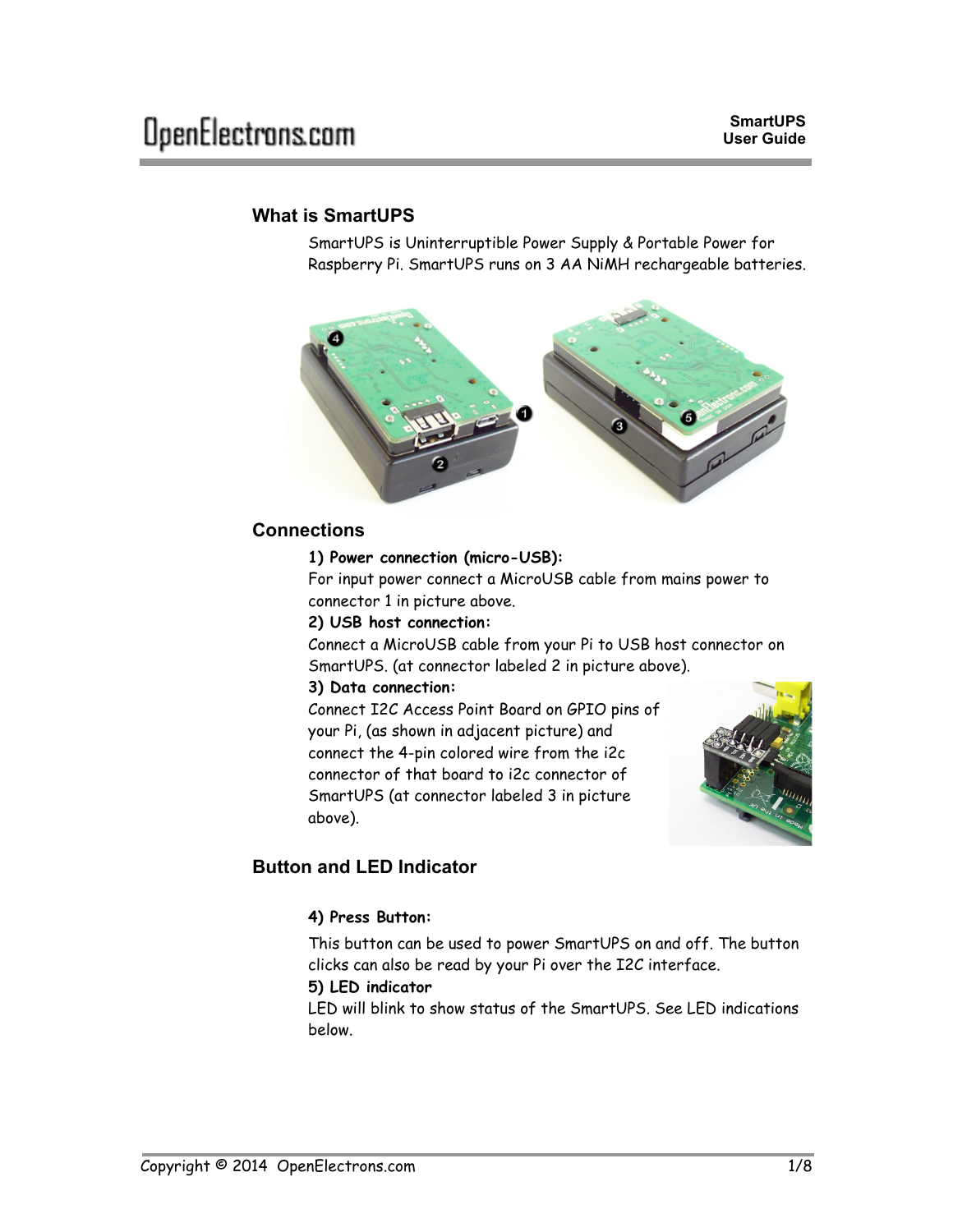## **How to Use**

Connect the cables as mentioned above and insert 3 AA NiMH rechargeable batteries\*\*.

### **Power ON:**

Press the button (labeled 4 in picture above) to power on the SmartUPS. Button must be pressed to send output power and I2C communication to Raspberry Pi anytime the LED flashes red, green, and blue upon startup.

### **Power OFF:**

Hold and press the button for about 4 seconds. The LED will start blinking at about 1 second interval indicating power will be turned off soon. (It will blink for about 2 minutes before powering off the Pi).

### **Automatic startup and shutdown options can be configured. See Startup and Shutdown options below.**

\*\* Currently supported chemistry: NiMH

| Flashing                   | Meaning                                                                                                              |
|----------------------------|----------------------------------------------------------------------------------------------------------------------|
| Red, Green, and Blue       | SmartUPS is starting up and button must be pressed<br>once to initialize I2C communication and send output<br>power. |
| White occasional<br>blink  | Normal operation, battery is full.                                                                                   |
| Blue occasional blink      | Normal operation, battery is being charged.                                                                          |
| Yellow occasional<br>blink | Normal Operation, battery is being drained.                                                                          |
| Red fast blink             | SmartUPS is in shutdown mode.                                                                                        |
| White blink on Power<br>ON | When SmartUPS is powered off, it will blink once to<br>acknowledge change in power state.                            |
| Green blink on Click       | When SmartUPS button is clicked (single click or<br>Double click), it will blink once to acknowledge.                |
| Red occasional blink       | Battery internal resistance is high (battery is going<br>bad).                                                       |
| Red fast blink             | Battery is very bad, and won't last long for UPS.                                                                    |
| Red steady light           | FAULT (Battery is dead or missing, or thermistor                                                                     |

### **LED indications**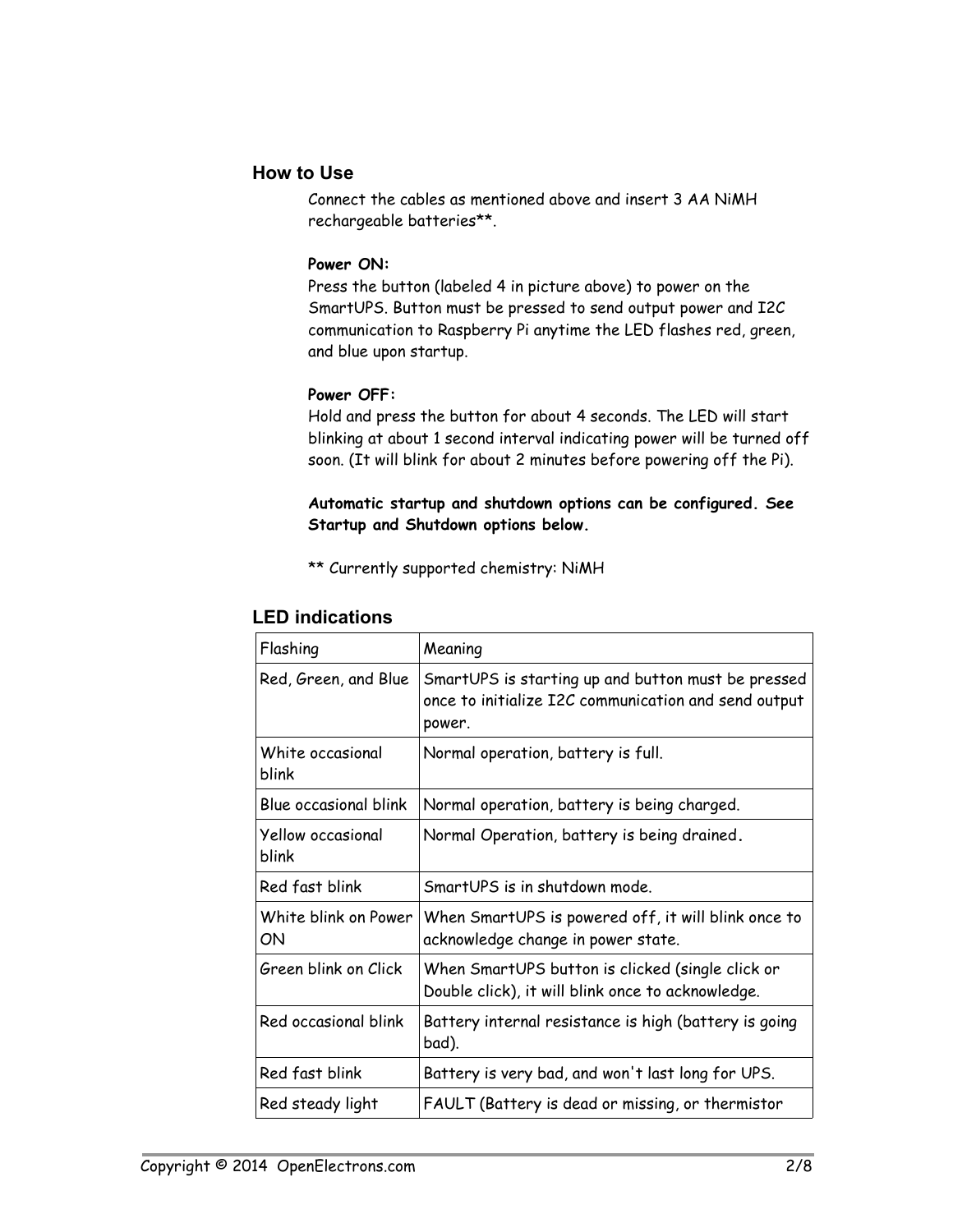|  | missing, etc). The SmartUPS will still deliver power<br>to Pi, if connected to mains, but won't operate as<br>UPS. |
|--|--------------------------------------------------------------------------------------------------------------------|
|--|--------------------------------------------------------------------------------------------------------------------|

## **Button Clicks**

You can configure Rapsberry Pi to execute a

|                       | Configure Button Click options                      | $-30$ |
|-----------------------|-----------------------------------------------------|-------|
| <b>Button Click 1</b> | bash /etc/SmartUPS/0Emessage.bash "1 Button Click"  |       |
| <b>Button Click 2</b> | bash /etc/SmartUPS/0Emessage.bash "2 Button Clicks" |       |
| <b>Button Click 3</b> | bash /etc/SmartUPS/0Emessage.bash "3 Button Clicks" |       |
|                       |                                                     |       |
| Save                  | Cancel                                              |       |

command on specific number of button clicks. For example, if you want to take a picture with your PiCamera you can configure appropriate command in upspanel for a number of button clicks (up to three). Any time you simultaneoulsy click for that set number, you will take a picture.

| 1 Click                          | Start the output power if turned off/ User<br>defined command from upspanel.                                                                      |
|----------------------------------|---------------------------------------------------------------------------------------------------------------------------------------------------|
| 2 Clicks                         | User defined command from upspanel.                                                                                                               |
| 3 Clicks                         | User defined command from upspanel.                                                                                                               |
| Hold (for about 2 seconds)       | LED starts blinking fast Green, indicating<br>shutdown approaching in 50 seconds. (at this<br>point SmartUPS issues a shutdown command<br>to Pi). |
| Hold longer (about 6<br>seconds) | LED turns solid Red, and as soon as you let go<br>the button it shuts down power to Pi.                                                           |

# **Startup and Shutdown Options**

The startup and shutdown options can be configured by the upspanel GUI or by changing the SmartUPS.cfg file found in /etc/SmartUPS on your Raspberry Pi.

\*\*Configured options will only work if the I2C cable is connected.

|                            | Shutdown and Wakeup options = D |
|----------------------------|---------------------------------|
| Power up Immediately       |                                 |
| Power up on Battery Stable |                                 |
| Power up on Battery Full   |                                 |
| No Auto Power up           |                                 |
| Shutdown Time              | 5<br>minutes                    |
| (e) Verbose                | Quiet                           |
| Ok                         | Cancel                          |
|                            |                                 |

\*\* Start up options are designed for automated operation. When SmartUPS is manually shutdown (by pressing and holding the button until it power's off), upon power restoration to SmartUPS, you will have to press the button to power up your Pi.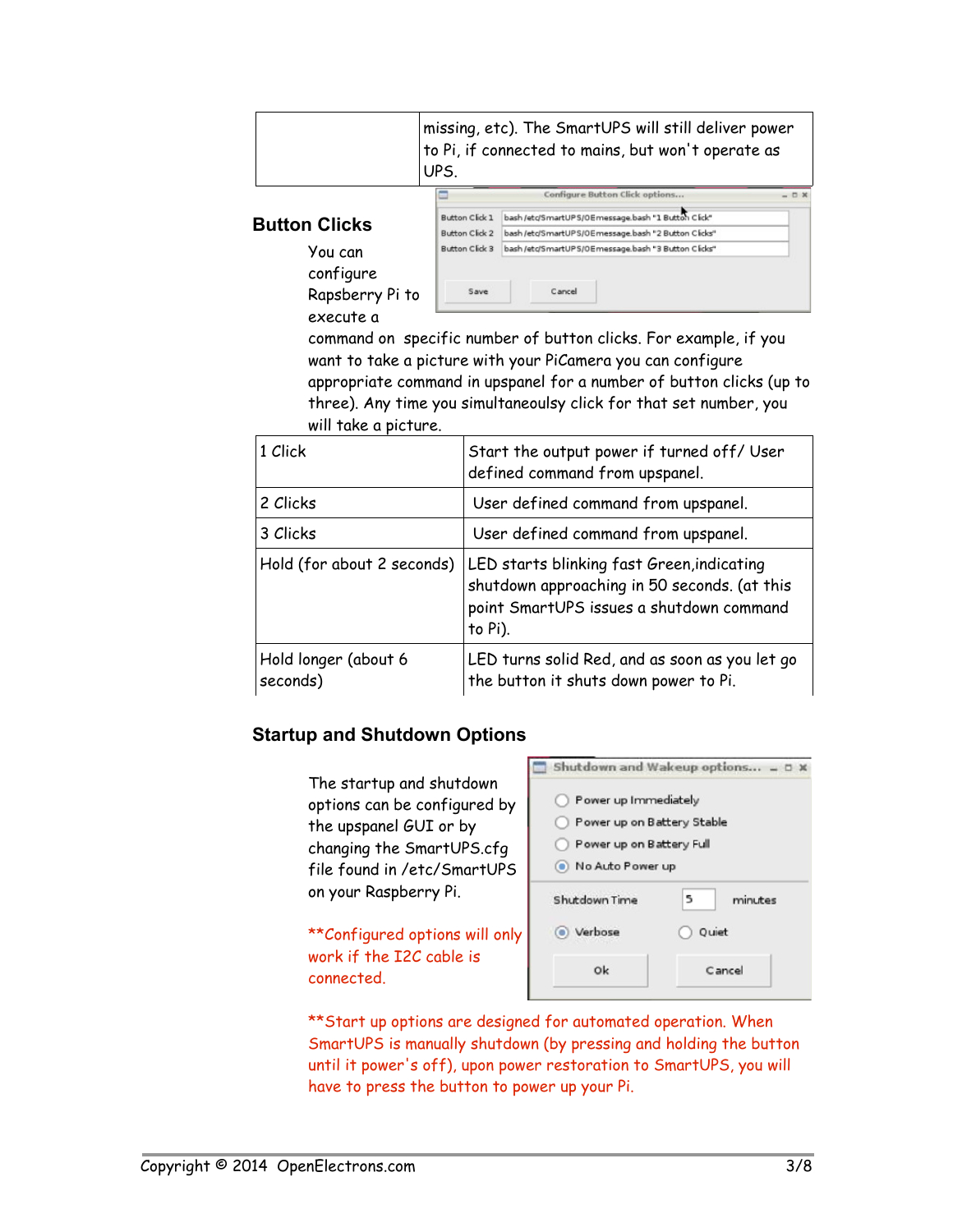| <b>Startup Options</b>     |                                                                                                                                                                                                                                           |
|----------------------------|-------------------------------------------------------------------------------------------------------------------------------------------------------------------------------------------------------------------------------------------|
| Power up Immediately       | Raspberry Pi will power up automatically as<br>soon as the it receives power from<br>SmartUPS.                                                                                                                                            |
| Power up on Battery Stable | Raspberry Pi will power up automatically when<br>the battery status becomes stable.                                                                                                                                                       |
| Power up on Battery Full   | Raspberry Pi will power up automatically when<br>the battery is fully charged.                                                                                                                                                            |
| No Auto Power up           | Raspberry Pi will not power up automatically                                                                                                                                                                                              |
| <b>Shutdown Options</b>    |                                                                                                                                                                                                                                           |
| Shutdown Time              | Raspberry Pi will shutdown automatically after<br>a user defined time once the main power is<br>disconnected from the SmartUPS. A value of<br>O (zero) will not shutdown the Raspberry Pi<br>until the battery status reaches 'Critical'. |
| Verbose                    | The SmartUPS will display a message through<br>command prompt every minute of the<br>shutdown process                                                                                                                                     |
| Quiet                      | The SmartUPS will not display messages<br>during the shutdown process                                                                                                                                                                     |

# **Programming for SmartUPS**

### **Python Programming Interface**

Python class for user programs, with interface to driver. DownloadSmartUPS package from [http://pypi.python.org](http://pypi.python.org/)

A sample script to get you started: [http://www.openelectrons.com/index.php?](http://www.openelectrons.com/index.php?module=documents&JAS_DocumentManager_op=viewDocument&JAS_Document_id=22) [module=documents&JAS\\_DocumentManager\\_op=viewDocument&JAS](http://www.openelectrons.com/index.php?module=documents&JAS_DocumentManager_op=viewDocument&JAS_Document_id=22) Document\_id=22 Modify this script to suit your needs.

# **Power Characteristics**

Standby time: about 500 hours with standard batteries. Input voltage: 4.5V-5.3V (charger voltage) Input current: 0-1.2A (charger current) Output voltage: 5.00V Output current: 0-1.5A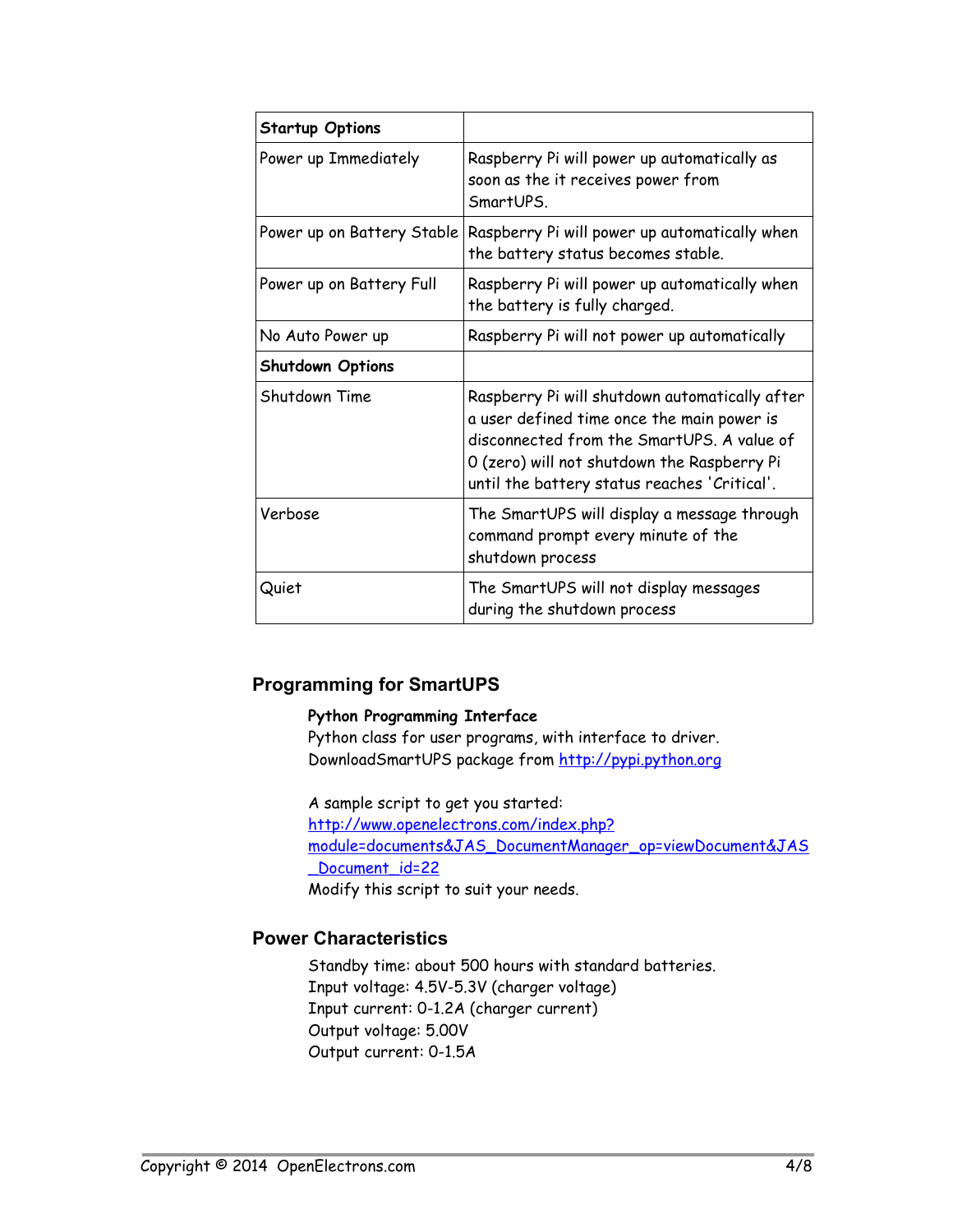# **I2C pins used**

I2CAPB board uses i2c clock and signal pins as follows: On Rev 1 board – Pin 0 and Pin 1 On Rev 2 board – Pin 2 and Pin 3

### **I2C pins for other devices:**

If you need to use i2c clock and signal pins for any other device, you can use them by using a fork or T joint for these pins.

## **I2C Pin Layout :**

The pins on the boards are as follows:

|                            | Pin with<br>white<br>square<br>paint<br>mark |    |     |            |
|----------------------------|----------------------------------------------|----|-----|------------|
| I2CAPB   Ground            |                                              | 5V | SCL | <b>SDA</b> |
| SmartU Ground<br><b>PS</b> |                                              |    | SCL | <b>SDA</b> |

### **I2C Bus address**

**Factory Default Address: 0x24**

**Changing the I2C Bus Address:** 

Address change instructions can be found at <http://openelectrons.com/pages/52>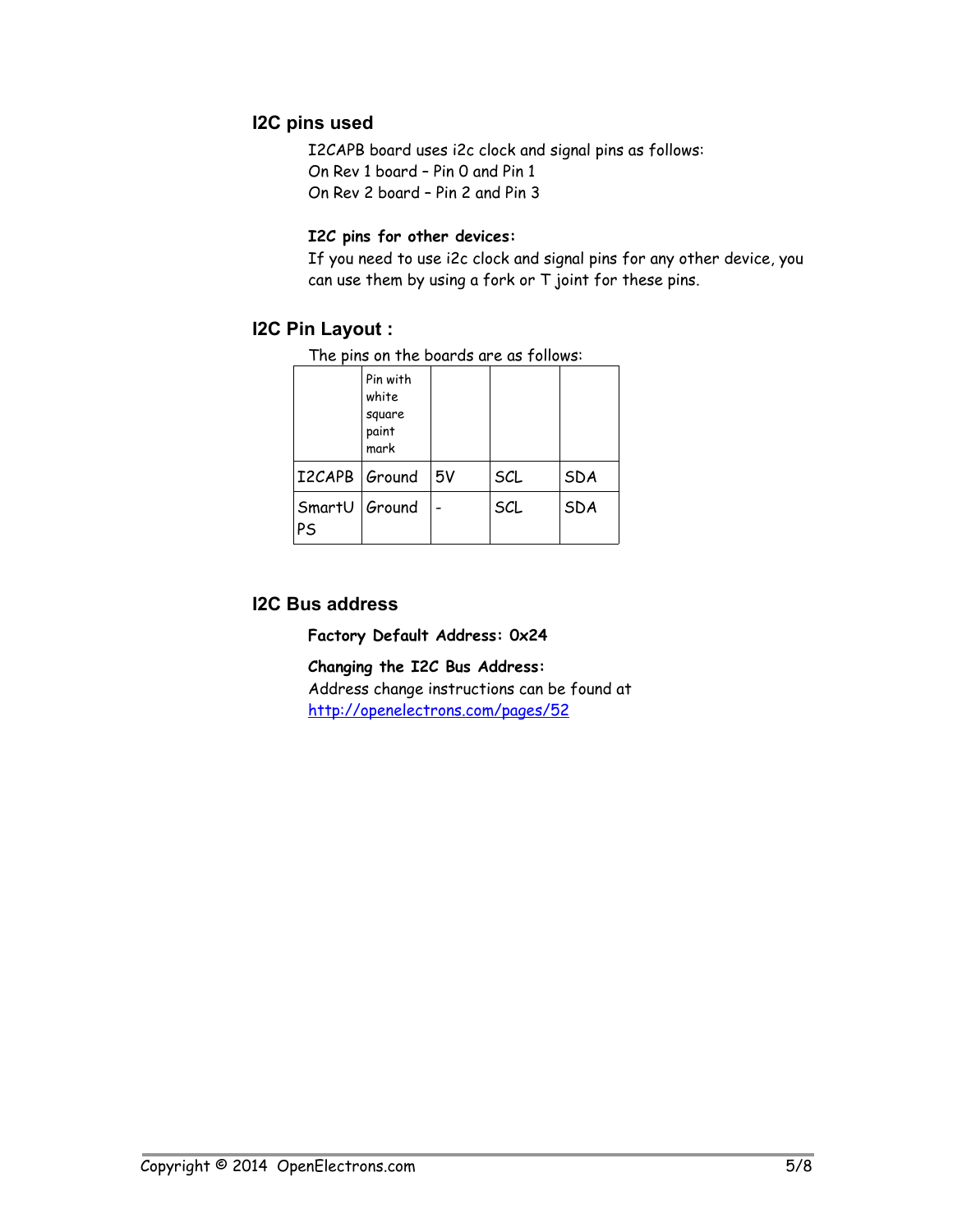# **APPENDIX A - Advanced Information**

# **I2C Registers:**

The SmartUPS appears as a set of registers as follows:

| Register | Read                            | Write                        |
|----------|---------------------------------|------------------------------|
| $0x00-$  | Firmware version - <i>Vxxxx</i> |                              |
| 0x07     |                                 |                              |
| $0x08 -$ | Vendor Id - Openelec            |                              |
| 0x0f     |                                 |                              |
| $0x10-$  | Device ID - SmartUPS            |                              |
| 0x17     |                                 |                              |
|          |                                 |                              |
| 0x41     |                                 | Command                      |
| 0x42     |                                 | Restart option               |
| 0x43     | Button click status             |                              |
| 0x44     | Restart time                    |                              |
| 0x46     | Battery state (See battery      |                              |
|          | states for more info.)          |                              |
| 0x48     | Battery current (signed int)    |                              |
| 0x4A     | Battery voltage (unsigned int)  |                              |
| 0x4C     | Battery capacity (unsigned      |                              |
|          | int)                            |                              |
| 0x4E     | Estimated battery time          |                              |
|          | (unsigned int)                  |                              |
| 0x50     | Battery temperature             |                              |
|          | (unsigned byte)                 |                              |
| 0x51     | Battery health (unsigned        |                              |
|          | byte)                           |                              |
| 0x52     | Output voltage (unsigned int)   | $\overline{\phantom{0}}$     |
| 0x54     | Output current (unsigned int)   | $\qquad \qquad \blacksquare$ |
| 0x56     | Battery maximum capacity        |                              |
|          | (unsigned int)                  |                              |
| 0x58     | Seconds (unsigned long)         |                              |

# **Supported I2C Commands:**

|  | $ $ CMD $ $ Hex $ $ Description                     |
|--|-----------------------------------------------------|
|  | $\vert$ 0x53   Shutdown the SmartUPS in 50 seconds. |

These commands are issued on command register (0x41).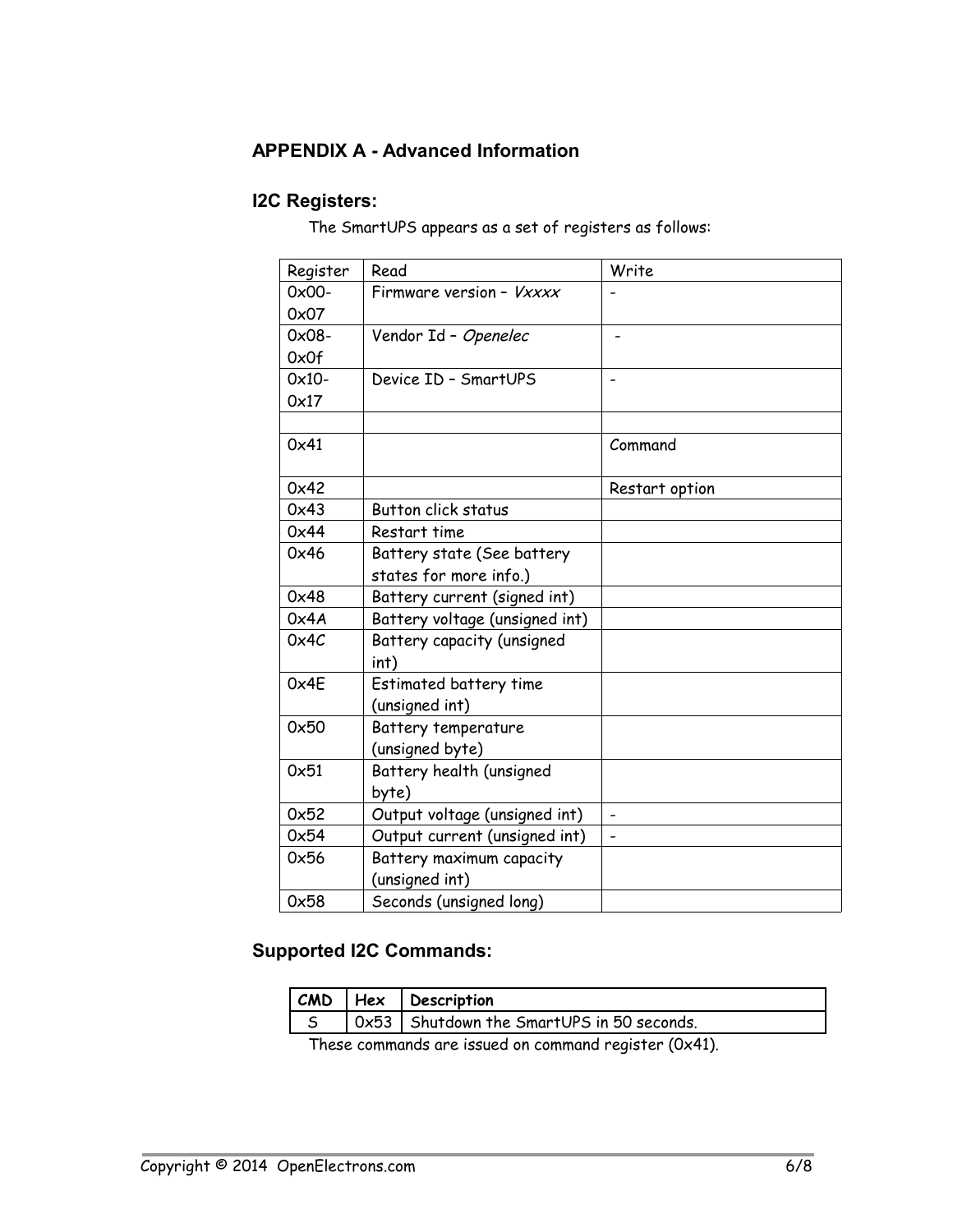## **UPSPanel Headings:**

The upspanel gives multiple outputs:

| Heading                | Description                                                  |
|------------------------|--------------------------------------------------------------|
| Heartbeat              | Tick count lets user know the I2C connection is              |
|                        | continuously reading.                                        |
| Driver Version         | Version of the driver.                                       |
| Device Version         | Firmware version of the device.                              |
| <b>Battery Voltage</b> | Voltage of the battery.                                      |
| <b>Battery Current</b> | Current of the battery. If reading is negative, battery      |
|                        | is discharging; if reading is positive, battery is charging. |
| Capacity               | Battery capacity. SmartUPS is learning this information      |
|                        | and data will become accurate once battery cycle is          |
|                        | complete (full charge to full discharge)                     |
| Time Remaining         | Time remaining until battery is fully discharged.            |
|                        | SmartUPS is learning this information and data will          |
|                        | become accurate once battery cycle is complete (full         |
|                        | charge to full discharge).                                   |
| Health                 | Life Health of the battery. Not charge percentage.           |
| Charging               | Charging state of the battery. See 'Battery States'          |
|                        | section below for more information.                          |
| Battery                | Battery temperature in celcius                               |
| Temperature            |                                                              |

### **Battery States:**

Idle – SmartUPS is figuring out the battery status Precharg – SmartUPS is conditioning batteries for charging Charging – battery is charging Topup – battery is begin topped off (think fluids in a car) Charged – battery is fully charged Discharging – battery is discharging Critical – battery is very low and will go into shutdown mode if not charged Discharged – battery is fully discharged Fault – battery is dead or missing or thermistor is missing

# **Daisy chaining SmartUPS:**

You can daisy chain multiple SmartUPS via the USB ports. I2C connections are only needed for the one closest to your Pi.

# **Upgrading SmartUPS firmware:**

SmartUPS firmware is upgradeable through the Raspberry Pi.